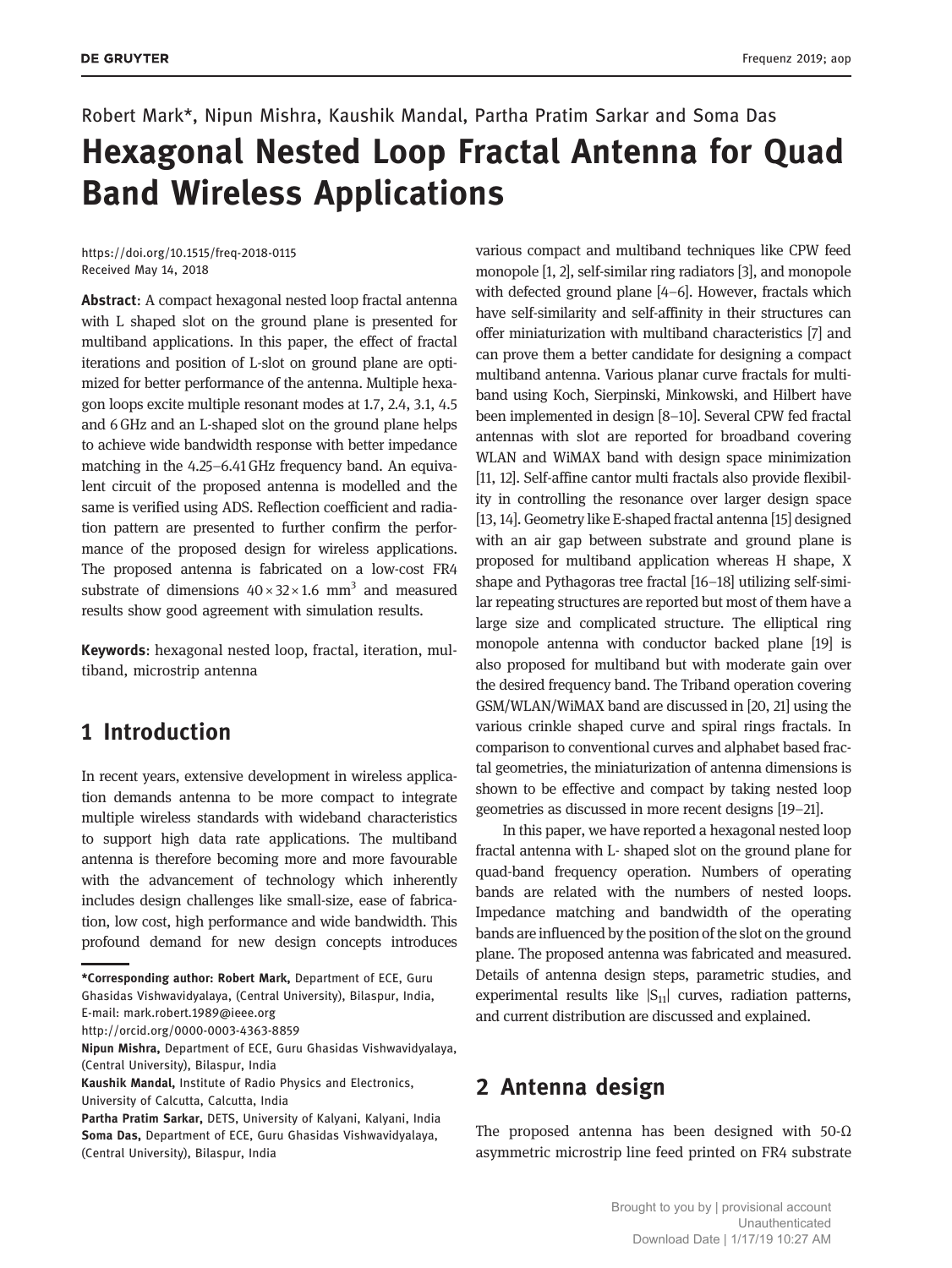$(\epsilon_r = 4.4)$  of height 1.6 mm, loss tangent tan  $\delta = 0.025$ and area 32  $(x \text{ axis}) x 40 (y \text{ axis}) mm^2$ . The hexagon nested loop fractal antenna with a partial ground plane of dimension ( $L_g$  x W = 9.8 mm x 32 mm) printed on the bottom side of the patch as shown in Figure (1). The width of hexagon ring strip optimized to  $W_s = 1$  mm and remain constant for all consecutive rings in the entire process of simulation and observation. The gaps  $L_1$ - $L_3$ are obtained respectively corresponding to the calculation of the sides of hexagon using eq. (1). The optimized dimensions of antenna were obtained by performing parametric analysis on antenna dimensions  $L_4$ ,  $L_5$ ,  $L_g$  $W_f$  and g for better impedance matching in the desired frequency bands. Antenna bandwidth has been further enhanced with an L-shaped slot on the ground plane as shown in Figure (1b). Sides of the regular hexagon at various stages are related to scaling factor and can be determined by following equation [17]:

$$
S_{n+1} = \theta.S_n \tag{1}
$$

Where  $n$  (= number of Iteration) = 1, 2, 3;  $S_1$  is initial length of hexagon side (Initiator)

The scale factor,  $\Theta$  is the factor whose value lies between 0 and 1. Initiator geometry is multiplied with scale factor, which is the controlling parameter in designing the proposed antenna for desired multiband operation. For this design the scale factor is optimized to  $\theta$  = 0.734. To achieve other desired frequency band, we have to first design the initiator at some standard desired operating cut off frequency and then by using a proper scaling factor, we can achieve the lower desired frequency bands. The final design also requires some more parametric optimization to obtain exact desired frequency bands. The evolution of the proposed antenna structure from initiator geometry of single ring hexagon to the final design with L shaped slot is shown in Figure (2). Antenna with initiator ring resonates at three frequencies which are shifted towards lower frequency side by the addition of second ring (first fractal). By nesting hexagon ring to the initiator geometry the number of resonance frequency increases. The number of hexagon ring is consecutively added in the design to achieve proper multiband operation. Figure 3 shows the comparison result of the simulated  $S_{11}$  parameter for various iteration stages and finally with the proposed antenna. The computer simulation technology software (CST) has been used to optimize the performance of the antenna. The final dimensions of the proposed antenna are summarized in Table 1.

L  $\overline{g}$ W  $(b)$  $(a)$  $Z \times$  $\star$  X

Figure 1: Proposed antenna (a) front view (b) back view.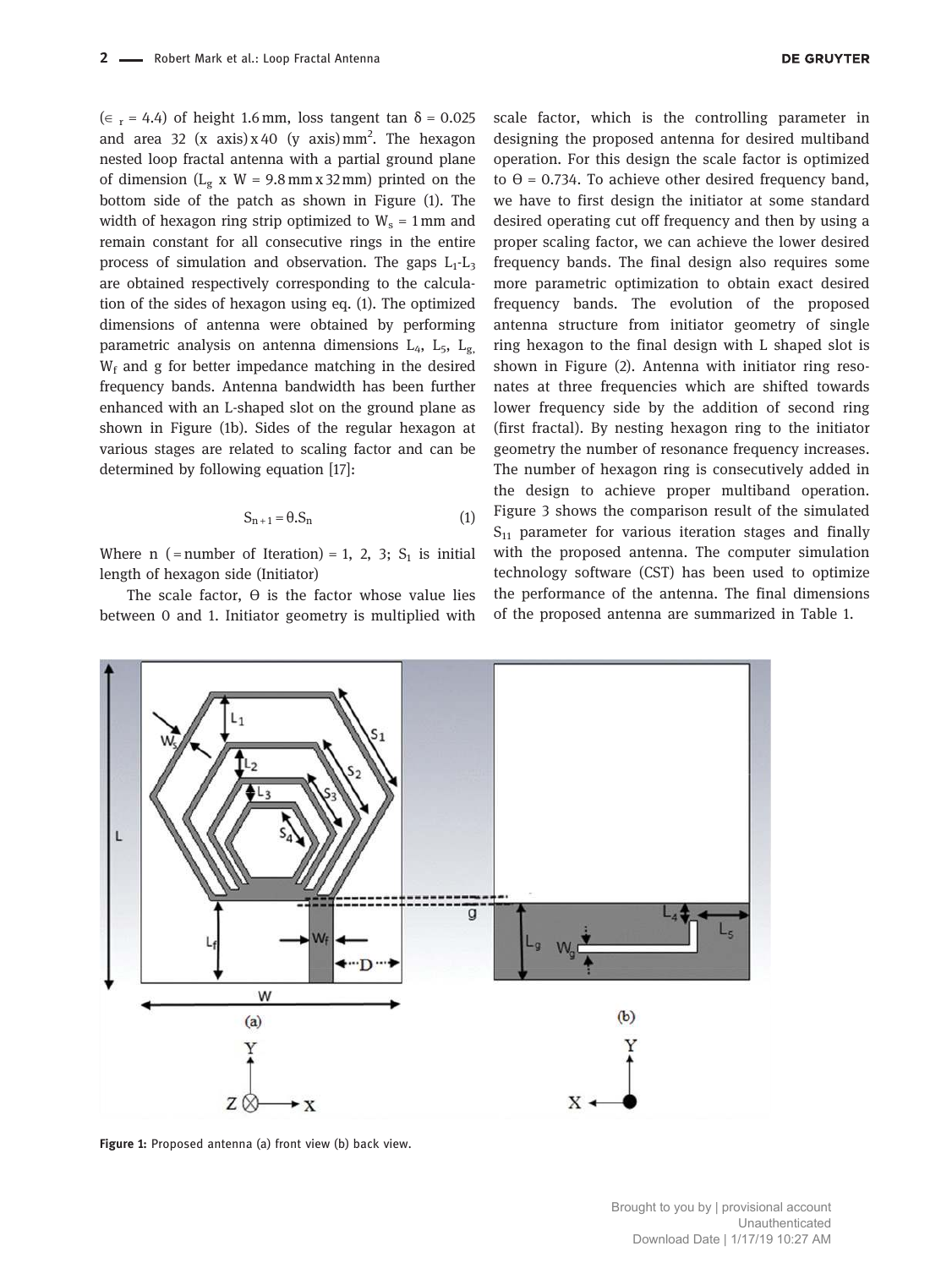

Figure 2: Design steps of proposed antenna (a) Initiator (b) First Fractal (c) Second Fractal (d) Third fractal (e) Proposed design.



Figure 3: Simulated  $S_{11}$  of antenna for various design steps as shown in Figure 2 (a)-(e)..

Table 1: Dimensions of proposed antenna.

| <b>Parameter</b> | <b>Dimension</b><br>(mm) | <b>Parameter</b> | <b>Dimension</b><br>(mm) |
|------------------|--------------------------|------------------|--------------------------|
| L                | 40                       | $S_1$            | 15                       |
| $L_{\rm g}$      | 9.8                      | S <sub>2</sub>   | 11                       |
| $L_{\rm f}$      | 10.3                     | $S_3$            | 8.0                      |
| $L_1$            | 5.2                      | $S_4$            | 5.9                      |
| L <sub>2</sub>   | 3.5                      | W                | 32                       |
| $L_3$            | 2                        | $W_{S}$          | 1                        |
| $L_4$            | $\overline{2}$           | $W_f$            | 2.9                      |
| L <sub>5</sub>   | 6                        | $W_g$            | 1                        |
| g                | 0.5                      | D                | 8.6                      |

#### 1 Effect of slot position  $(L_5 \& L_4)$

The dimension of slot on ground plane can be determined by:

$$
f_L = \frac{c}{4 \times L_{Slot}} \tag{2}
$$

Where,  $c$  is the speed of light,  $f<sub>L</sub>$  is the lower cut off frequency of wideband (4.25–6.41 GHz),  $L_{slot}$  is the length of the slot on the ground plane. Thus the length of the slot in the proposed design approximately obtained at 18 mm. Parametric analysis has been done for proper positioning of the slot on the ground plane to achieve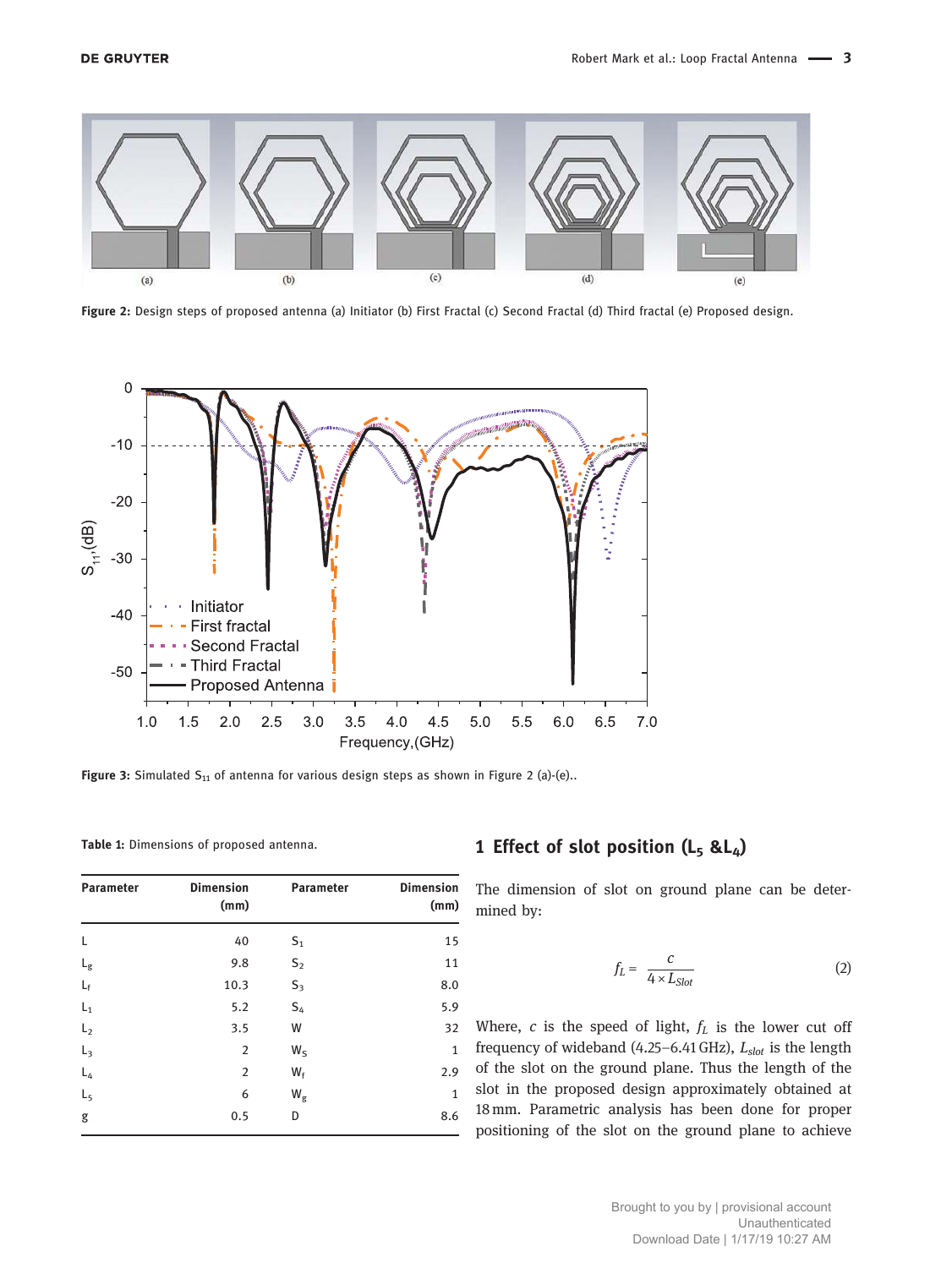wide impedance bandwidth and better impedance matching. It is observed that as the position of L shaped slot moves toward feed line from point A ( $L_5 = 0$ ) to  $L_5 = 10$  in Figure 1(b), the resonances at 4.5 and 6 GHz band merge to form wideband response and the impedance bandwidth also increases as shown in Figure 4(a). The position of the slot from top of the ground plane,  $L_4$  controls the impedance bandwidth. As slot moves from the top of



Figure 4: (a) Effect of slot position along x-axis (horizontal movement) with respect to different value of L<sub>5</sub> on ground plane for L<sub>4</sub> = 2 mm (constant) as shown in Figure 1(b). (b) Effect of slot position along y axis (vertical movement) with respect to different value of L<sub>4</sub> on ground plane for  $L_5 = 6$  mm (constant) as shown in Figure 1(b).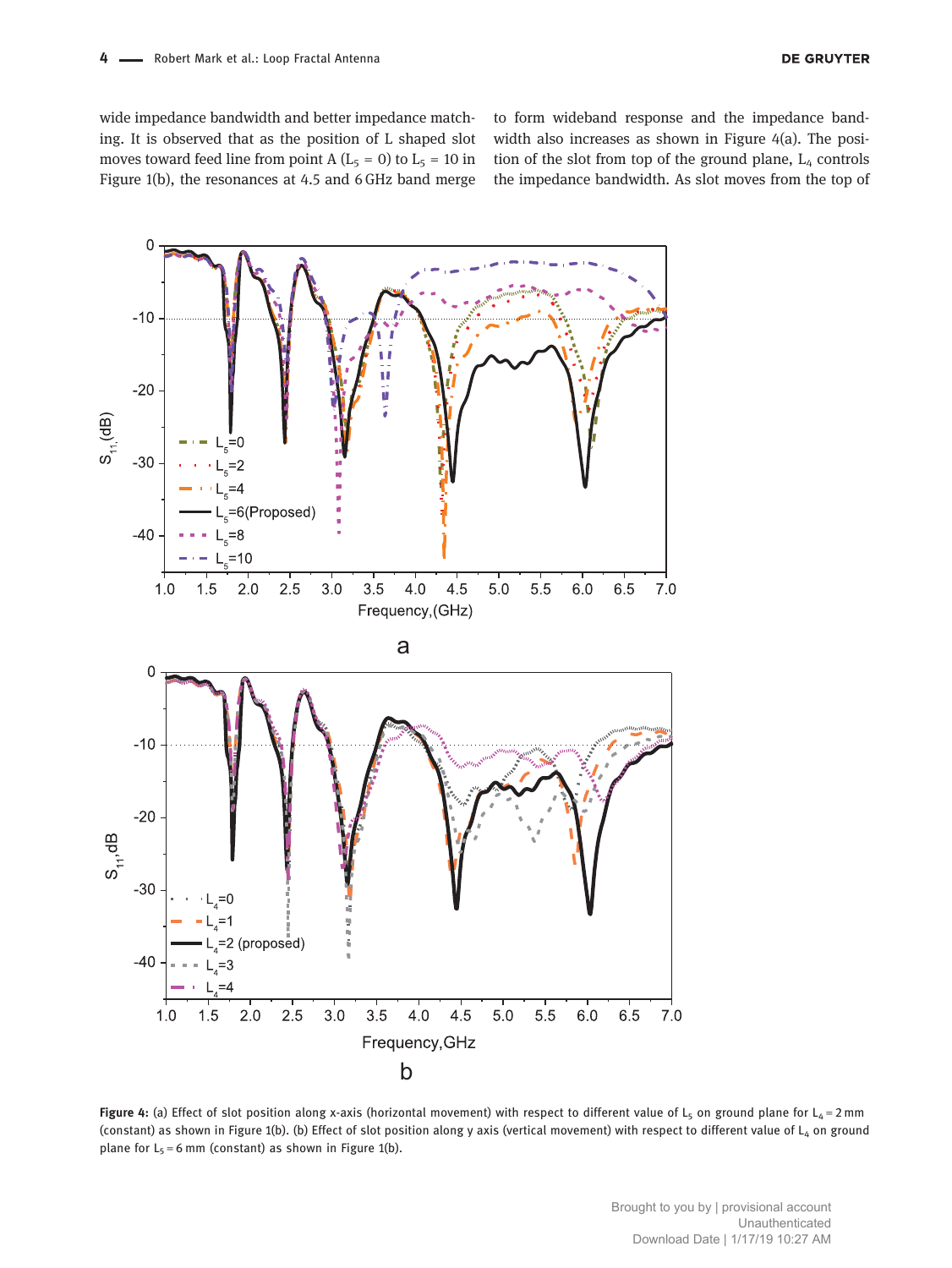the ground plane towards  $L_4 = 6$  mm, the bandwidth increases and becomes maximum for  $L_4 = 2$  mm and then decreases as it moves closer to SMA feed point shown in Figure 4(b). From the parametric analysis of the slot on both x and y axis on the ground plane, the position of the slot is fixed at  $L_5 = 6$  mm and  $L_4 = 2$  mm for best performance of antenna with an impedance bandwidth of 2.16 GHz (6.41–4.25 GHz). This result establishes that as the slot moves closer to the feed line, impedance matching improves due to better coupling. From simulation results, we conclude that with the increase of iteration stages, the antenna dimension decreases in Y-direction causing total electrical path length to increase, that shifts the resonant frequency towards lower frequency side and provides multiple resonances [13–19].

## 3 Results and discussion

The proposed antenna in the earlier section has been fabricated as shown in Figure 5. The measurement of the fabricated antenna is performed using an Agilent N9926A vector network analyzer. The measured and simulated  $S_{11}$  parameters of the antenna are shown in Figure 6, with little discrepancies due to fabrication tolerances of the antenna that may lead to the shift of resonating frequency from 3.1 GHz to 3.5 GHz. The shifting in resonance frequency may also be due to the cable loss during the measurement of antenna by VNA and it is within the acceptable limit. It can be seen that the antenna operates in four frequency band

with resonating frequency at 1.7, 2.4, 3.1, 4.5 and 6 GHz and measured impedance bandwidth  $(S_{11} <$ −10 dB) of 10.7 % (1.88–1.69 GHz), 7.5 % (2.52– 2.34 GHz), 15.2 % (3.57–3.07 GHz) and 40 % (6.41– 4.25 GHz) respectively, which meet the bandwidth requirement of DCS or GSM1800, LTE2300, Bluetooth and WLAN 5.2/5.8 GHz, WiMAX band at 3.5 GHz frequency.

The simulated real and imaginary impedance of the proposed antenna are shown in Figure 7 with better impedance matching over the operating frequency band and it is observed that near the resonant frequencies, the real impedance approaches close to 50 $\Omega$ . In order to understand physical behaviour of multiband antenna, surface current distributions over the design surface are compared in Figure 8. It can be derived from the comparative study of Figure 8(a) and 8(b) that current is concentrated near the outer edge of initiator and second ring at 1.7 and 2.4 GHz respectively, which indicates that larger outer ring provides the electrical current path for 1.7 GHz and inner ring responsible for 2.4 GHz resonance. It can be seen from Figure 8(c) current density is maximum in the alternate sides of the outer patch as well as along the edges of the third ring which shows that addition of the third ring contributes the 3.1 GHz resonance. However, at 4.5 GHz and 6 GHz frequencies, current is mainly concentrated near the edges of L-shaped slot on the ground plane signifying that the length of the current path depends on position and length of the slot coupled to feed line which in turn causes additional bandwidth enhancement and also validates the effects of slot in the given band of operation.



Figure 5: Photograph of the fabricated antenna.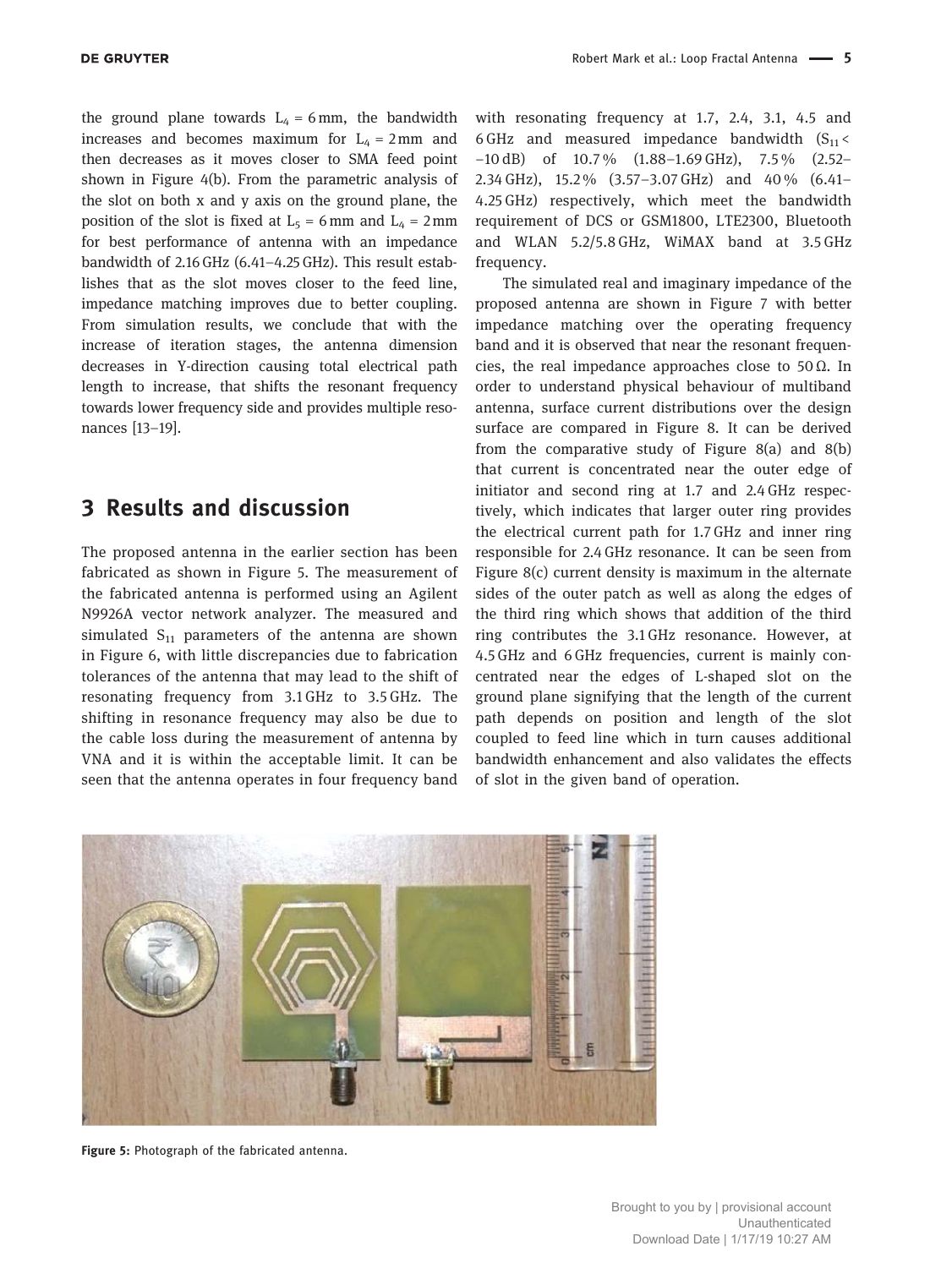

Figure 6: Measured and Simulated  $S_{11}$  for proposed design antenna at 1.7 GHz, 2.4 GHz, 3.1 GHz, 4.5 GHz and 6.0 GHz.



Figure 7: Simulated real and imaginary impedance of the proposed antenna.

Measured far field radiation patterns of the proposed antenna are shown in Figure 9 (Co & Cross Polarization) at 1.7 GHz, 2.4 GHz, 3.1 GHz and 5.4 GHz (center frequency of 6.41–4.25 GHz band). The proposed antenna shows omni directional characteristics in H-plane and has a bidirectional pattern in E-plane with small cross polarization level.

Figure 10 shows the measured gain of the proposed antenna and is determined as 1.6, 2.15, 2.79 and 3.8 dBi for 1.7, 2.4, 3.1 and 5.4 GHz with simulated radiation efficiency of 64 %, 91 %, 87 % and 67 % at 1.7, 2.4, 3.1 and 5.4 GHz frequency respectively. Table2 shows the comparison result of our proposed work with reported literature in terms of operating bandwidth, dimension,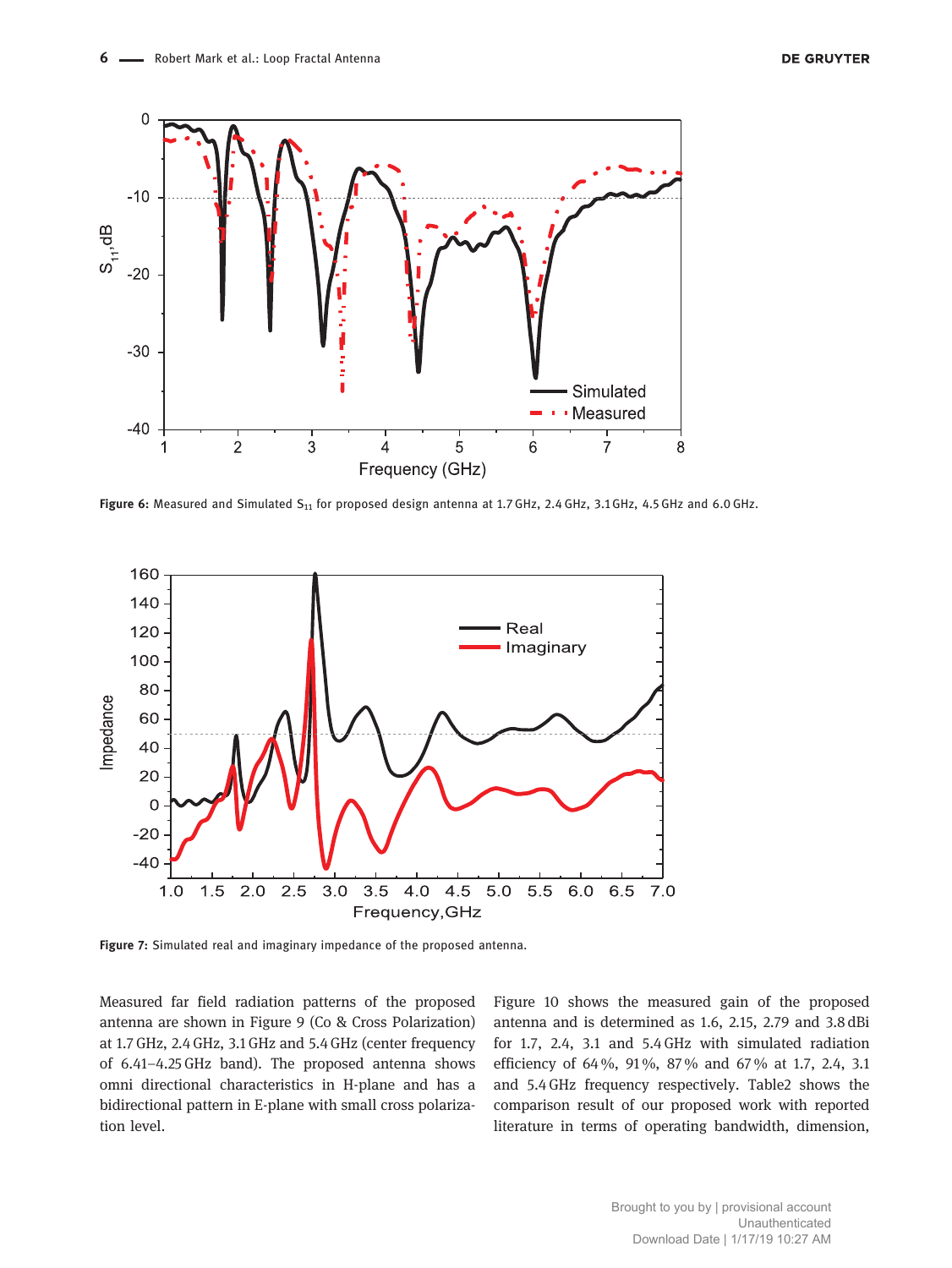

Figure 8: Simulated surface current distributions on the radiating patch of proposed antenna at (a) 1.7 GHz (b) 2.4 GHz (c) 3.1 GHz (d) 4.5 GHz (e) 6 GHz.

gain, efficiency and application covered. The comparison shows that the proposed design offer quad-band frequency operation with design dimension compact and suitable for portable wireless devices.

# 4 Conclusion

Hexagonal nested loop fractal antenna of size  $40 \times 32x$ 1.6 mm<sup>3</sup> with L-shaped slot has been designed and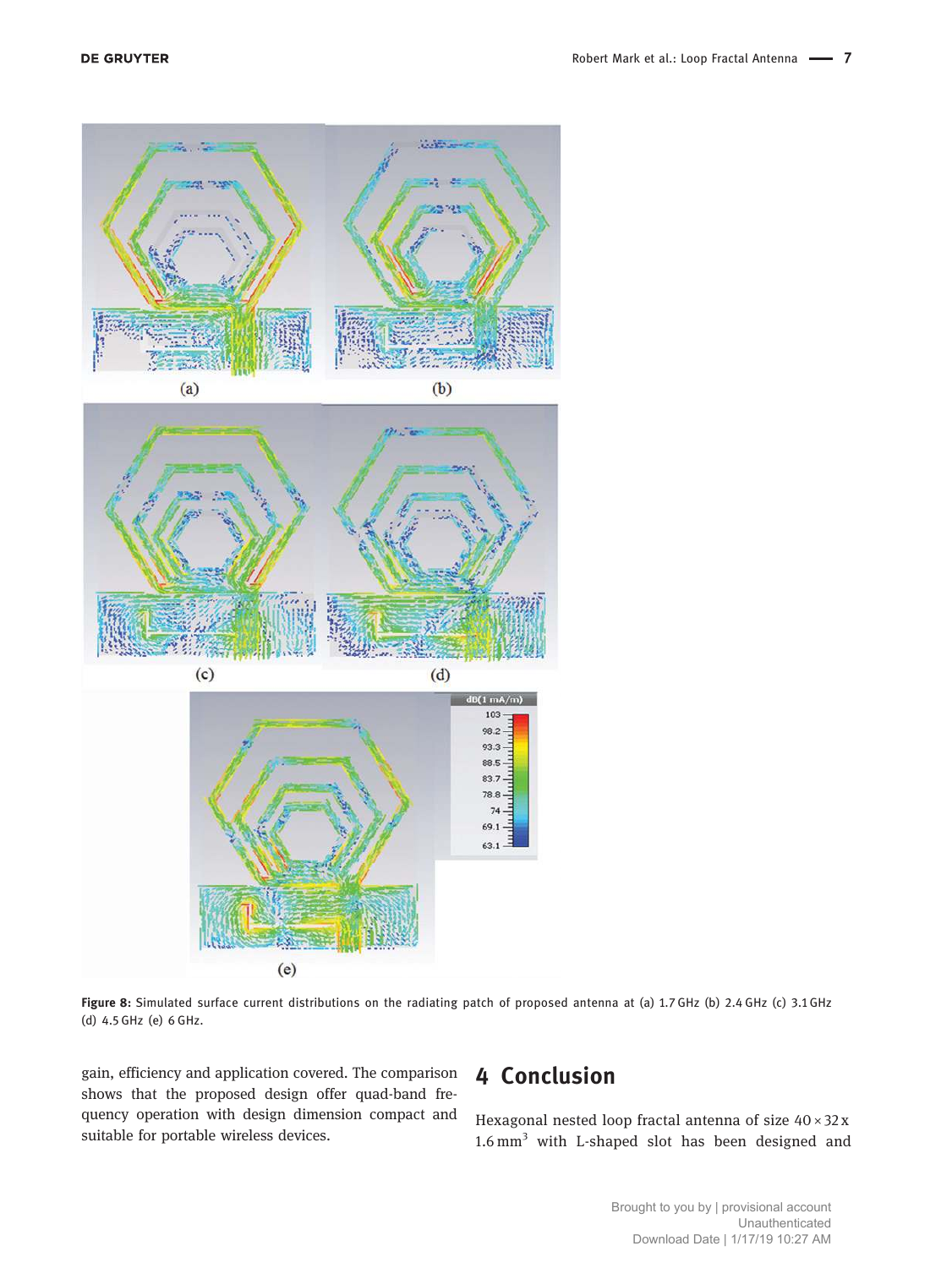

Figure 9: Simulated and Measured Co and Cross Pol of proposed antenna in E(yz plane) and H (xz-plane) planes at (a) 1.7 GHz (b) 2.4 GHz (c) 3.1 GHz (d) 5.4 GHz.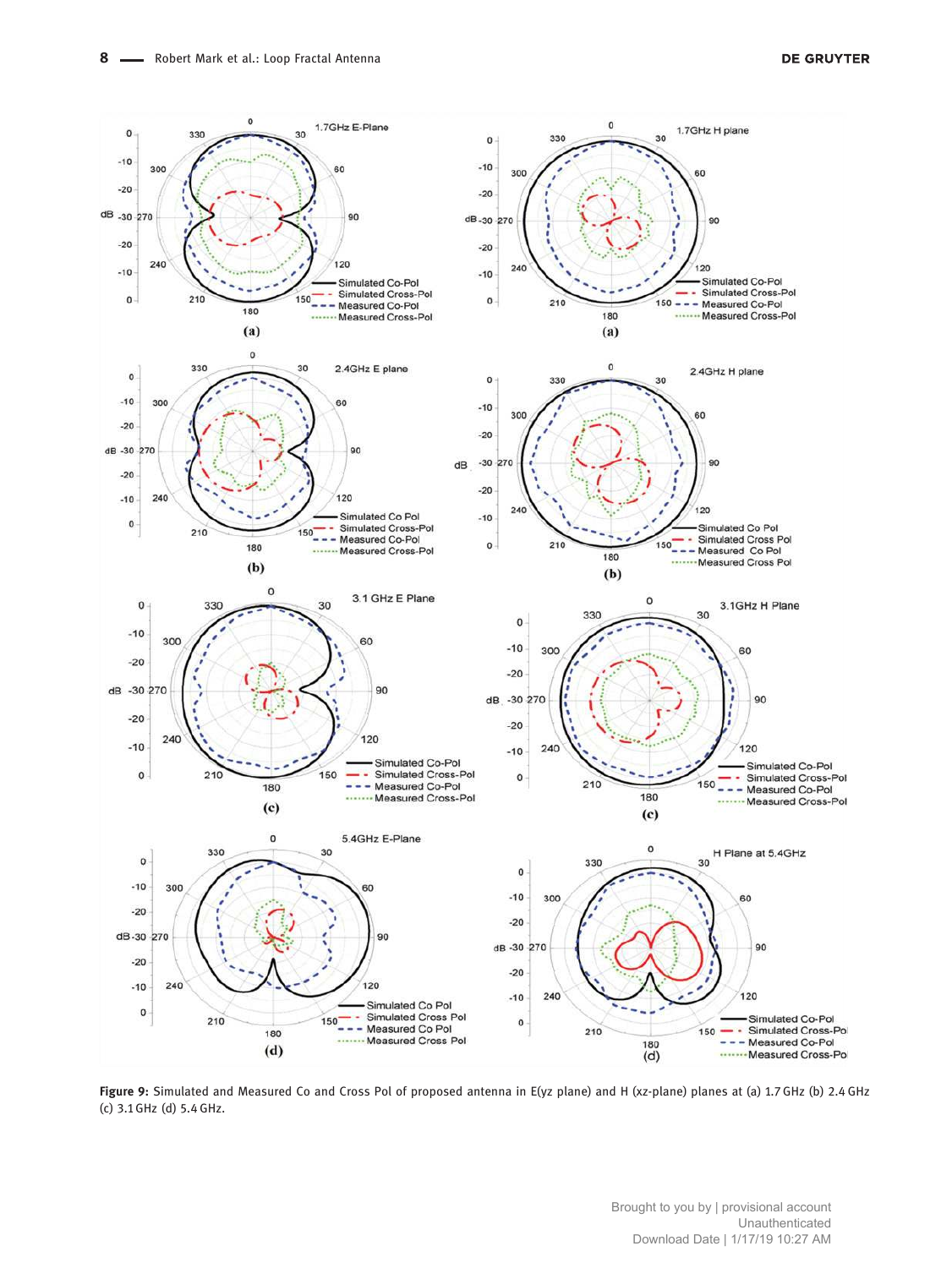

Figure 10: Measured Gain and Simulated Efficiency of proposed antenna.

Table 2: Comparison between the proposed antenna and other antennas.

| S.<br><b>No</b> | Ref.                       | <b>Size</b><br>$\text{(mm}^2)$ | Resonating<br><b>Frequency</b><br>(GHz) | <b>Operating</b><br><b>Band</b><br>(GHz)                                        | Gain<br>(dBi)                   | <b>Efficiency Number</b><br>$(\%)$ of | <b>Bands</b>               | <b>Application Covered</b>             |
|-----------------|----------------------------|--------------------------------|-----------------------------------------|---------------------------------------------------------------------------------|---------------------------------|---------------------------------------|----------------------------|----------------------------------------|
| 1               | $[3]$                      | 25 x 38                        | 2.5, 3.5, 5.8                           | $(2.35-2.8), (3.4-3.7),$<br>$(5.05 - 6.1)$                                      | 2.36, 2.75, 3.62                | $\cdots$ $\cdots$ $\cdots$            | Triple<br>band             | WLAN, WIMAX                            |
| 3               | [4]                        | 30 x 40                        | 0.94, 2.7, 4.75                         | $(912-972), (2.39-3.943),$<br>$(4.689 - 5.324)$                                 | $-3.67, 1.34, 4.94, 55, 72, 82$ |                                       | Triple<br>band             | GSM 900, WLAN                          |
| 2               | [6]                        | 34 x 18                        | 2.5, 3.5, 5.5                           | $(2.41 - 2.70, 3.32 - 3.72,$<br>$(5.39 - 5.74)$                                 | 0.28, 1.42, 4.76                | 85.9                                  | 86.3, Triple<br>87.6, Band | WLAN, WIMAX                            |
| 4               | $[17]$                     | 120 x 87                       | 0.36, 1.32, 5.50                        | $(2.4-2.497),(5.15-5.825)$                                                      | 1.91, 3.72, 7.52                | $-$                                   | Dual<br>band               | 2.45/5.5-GHz WLAN                      |
| 6               | $[18]$                     | 88 x 108                       | 2, 3.5, 4.9, 6.5                        | $(1.980 - 2.010), (3.40 - 3.50),$<br>$(4.94 - 4.99), (6.0 - 6.8)$               | 3.23,4.3,5.954.65               | 46, 79, Quad<br>73,58 Band            |                            | WMAN, WLAN                             |
| 5               | $[21]$                     | 14 x 14                        | 1.780, 3.520, 5.2                       | $(1.691 - 1.880)$ ,<br>$(3.412 - 3.624)$ ,<br>$(5.139 - 5.441)$                 | Peak Gain<br>2.7                |                                       | - Triple<br><b>Band</b>    | GSM1800,<br>WIMAX, WLAN                |
| $\overline{7}$  | <b>This</b><br><b>Work</b> | 32 x 40                        | 1.7, 2.4, 3.1,<br>4.5, 6                | $(1.69-1.88), (2.34-2.52), 1.6, 2.15, 2.79, 3.8)$<br>$(3.07-3.57), (4.25-6.41)$ |                                 | 64, 91, Quad<br>87, 67 Band           |                            | GSM1800,2.4/<br>5.2/5.5 WLAN,<br>WiMAX |

fabricated on FR-4 substrate for DCS or GSM1800, LTE2300, Bluetooth and WLAN 2.4/5.2/5.8 GHz, WiMAX band of operation. Numbers of hexagon loop rings are optimized to obtain different resonant modes with excellent impedance bandwidth performance. Variation of the L-shaped slot parameters and its positions on the ground plane are studied in details to

achieve a wide bandwidth. The fabricated antenna offers quad-band frequency response with stable farfield radiation patterns and reasonable gain. A comparison with the available design from the literature shows that the proposed design offers quad band frequency operation with design dimension compact and suitable for portable wireless devices.